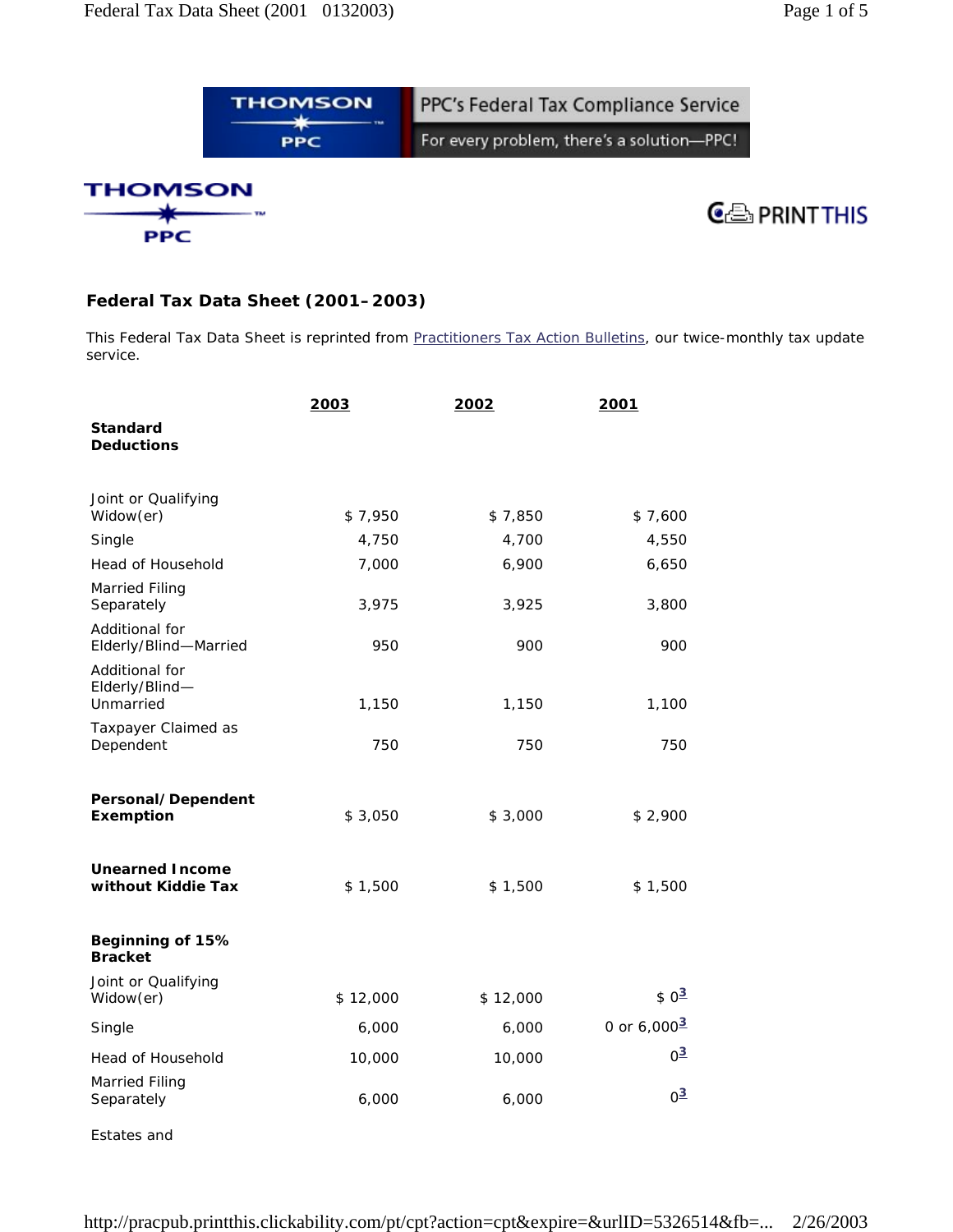Nongrantor Trusts and the Communication of the Communication of the Communication of the Communication of the Co

**Beginning of 27% / 27.5% Bracket 27% 27% 27.5%** Joint or Qualifying Widow(er)  $$ 47,450$   $$ 46,700$   $$ 45,200$ Single 28,400 27,950 27,050 Head of Household 38,050 37,450 36,250 Married Filing Separately 23,725 23,350 22,600 Estates and

Nongrantor Trusts 1,900 1,850 1,800

| Beginning of 30% /<br>30.5% Bracket | 30%       | 30%       | 30.5%     |
|-------------------------------------|-----------|-----------|-----------|
| Joint or Qualifying<br>Widow(er)    | \$114,650 | \$112,850 | \$109,250 |
| Single                              | 68,800    | 67,700    | 65,550    |
| Head of Household                   | 98,250    | 96,700    | 93,650    |
| Married Filing<br>Separately        | 57,325    | 56,425    | 54,625    |
| Estates and<br>Nongrantor Trusts    | 4,500     | 4,400     | 4,250     |

| Beginning of 35% /<br>35.5% Bracket | 35%       | 35%       | 35.5%     |
|-------------------------------------|-----------|-----------|-----------|
| Joint or Qualifying<br>Widow(er)    | \$174,700 | \$171,950 | \$166,500 |
| Single                              | 143,500   | 141,250   | 136,750   |
| Head of Household                   | 159,100   | 156,600   | 151,650   |
| Married Filing<br>Separately        | 87,350    | 85,975    | 83,250    |
| Estates and<br>Nongrantor Trusts    | 6,850     | 6.750     | 6,500     |

| Beginning of<br>$38.6\% / 39.1\%$<br><b>Bracket</b> | 38.6%     | 38.6%     | 39.1%     |
|-----------------------------------------------------|-----------|-----------|-----------|
| Joint, Single, Head of<br>Household                 | \$311,950 | \$307,050 | \$297,350 |
| Married Filing<br>Separately                        | 155,975   | 153,525   | 148,675   |
| Estates and<br>Nongrantor Trusts                    | 9,350     | 9,200     | 8,900     |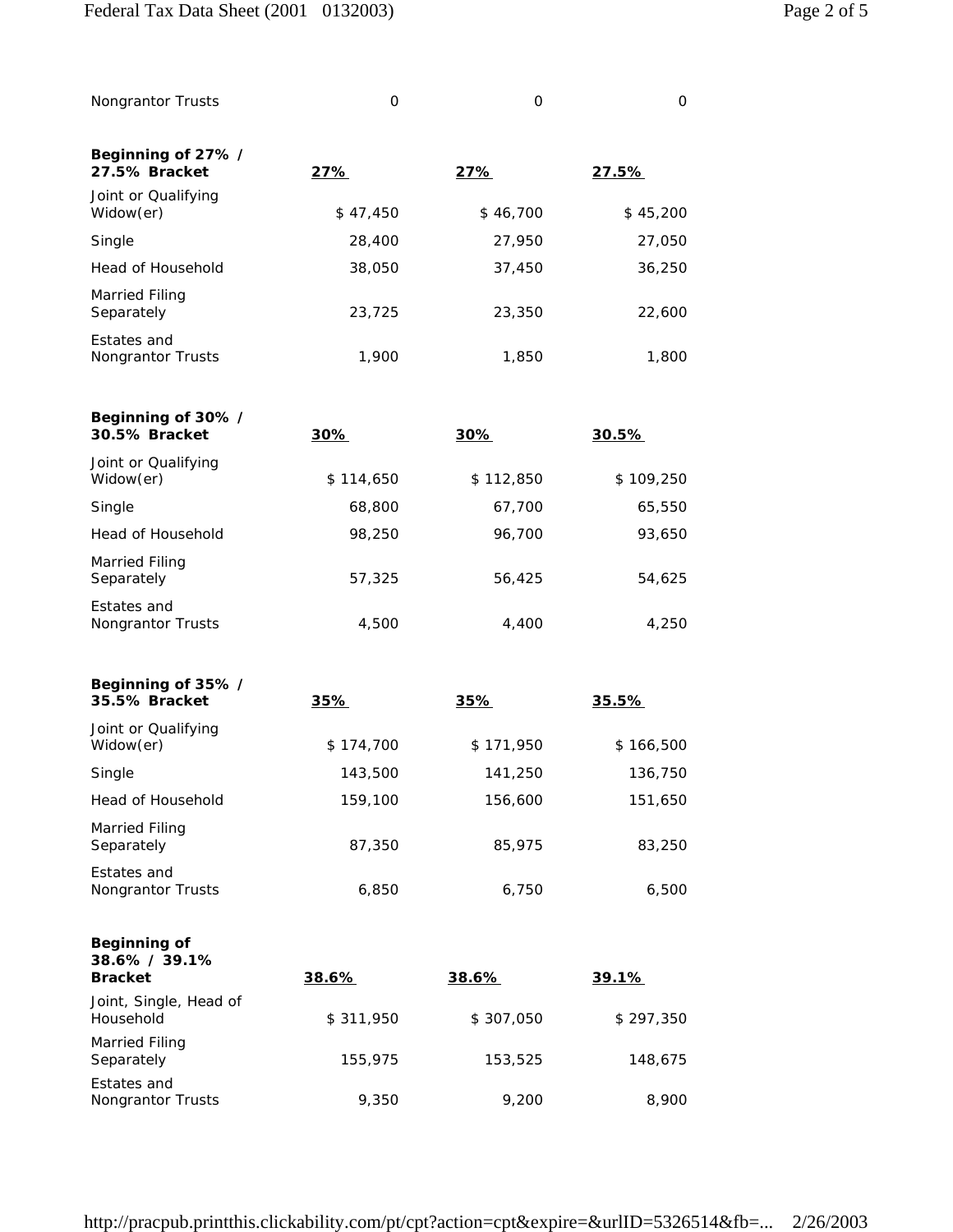| Beginning/Ending of<br><b>Personal Exemption</b><br>Phase-out Range-<br><b>Based on AGI</b> | 2003                 | 2002                                                                     | 2001             |
|---------------------------------------------------------------------------------------------|----------------------|--------------------------------------------------------------------------|------------------|
| Joint or Qualifying                                                                         |                      |                                                                          |                  |
| Widow(er)<br>Single                                                                         | 139,500/262,000      | \$209,250/331,750 \$206,000/328,500 \$199,450/321,950<br>137,300/259,800 | 132,950/255,450  |
| Head of Household                                                                           | 174,400/296,900      | 171,650/294,150                                                          | 166,200/288,700  |
| <b>Married Filing</b>                                                                       |                      |                                                                          |                  |
| Separately                                                                                  | 104,625/165,875      | 103,000/164,250                                                          | 99,725/160,975   |
| Beginning of<br><b>Itemized Deduction</b><br>Phase-out Range-<br><b>Based on AGI</b>        |                      |                                                                          |                  |
| Joint, Single, Head of<br>Household                                                         | \$139,500            | \$137,300                                                                | \$132,950        |
| Married Filing<br>Separately                                                                | 69,750               | 68,650                                                                   | 66,475           |
| <b>Gift and Estate Tax</b>                                                                  |                      |                                                                          |                  |
| <b>Unified Credit</b><br>Equivalent                                                         | \$1,000,000          | \$1,000,000                                                              | \$675,000        |
| Gift Tax Annual<br>Exclusion                                                                | 11,000               | 11,000                                                                   | 10,000           |
| FICA/SE Tax Max<br>Earnings                                                                 | \$87,000             | \$84,900                                                                 | \$80,400         |
| <b>Auto Standard</b><br><b>Mileage Allowances</b>                                           |                      |                                                                          |                  |
| <b>Business</b>                                                                             | .36                  | .365                                                                     | .345             |
| Charity Work                                                                                | .14                  | .14                                                                      | .14              |
| Medical/Moving                                                                              | .12                  | .13                                                                      | .12              |
| Luxury (Non-<br>electric) Auto<br><b>Depreciation Limits</b>                                |                      |                                                                          |                  |
| First year                                                                                  | $$3,060/7,660^{1.4}$ | $$3,060/7,660^4$                                                         | $$3,060/7,660^4$ |
| Second Year                                                                                 | 4,900 <sup>1</sup>   | 4,900                                                                    | 4,900            |
| Third Year                                                                                  | 2,950 <sup>1</sup>   | 2,950                                                                    | 2,950            |
| Fourth Year and<br>Thereafter                                                               | 1,775 <sup>1</sup>   | 1,775                                                                    | 1,775            |
|                                                                                             |                      |                                                                          |                  |

**Qualified Transportation Fringe**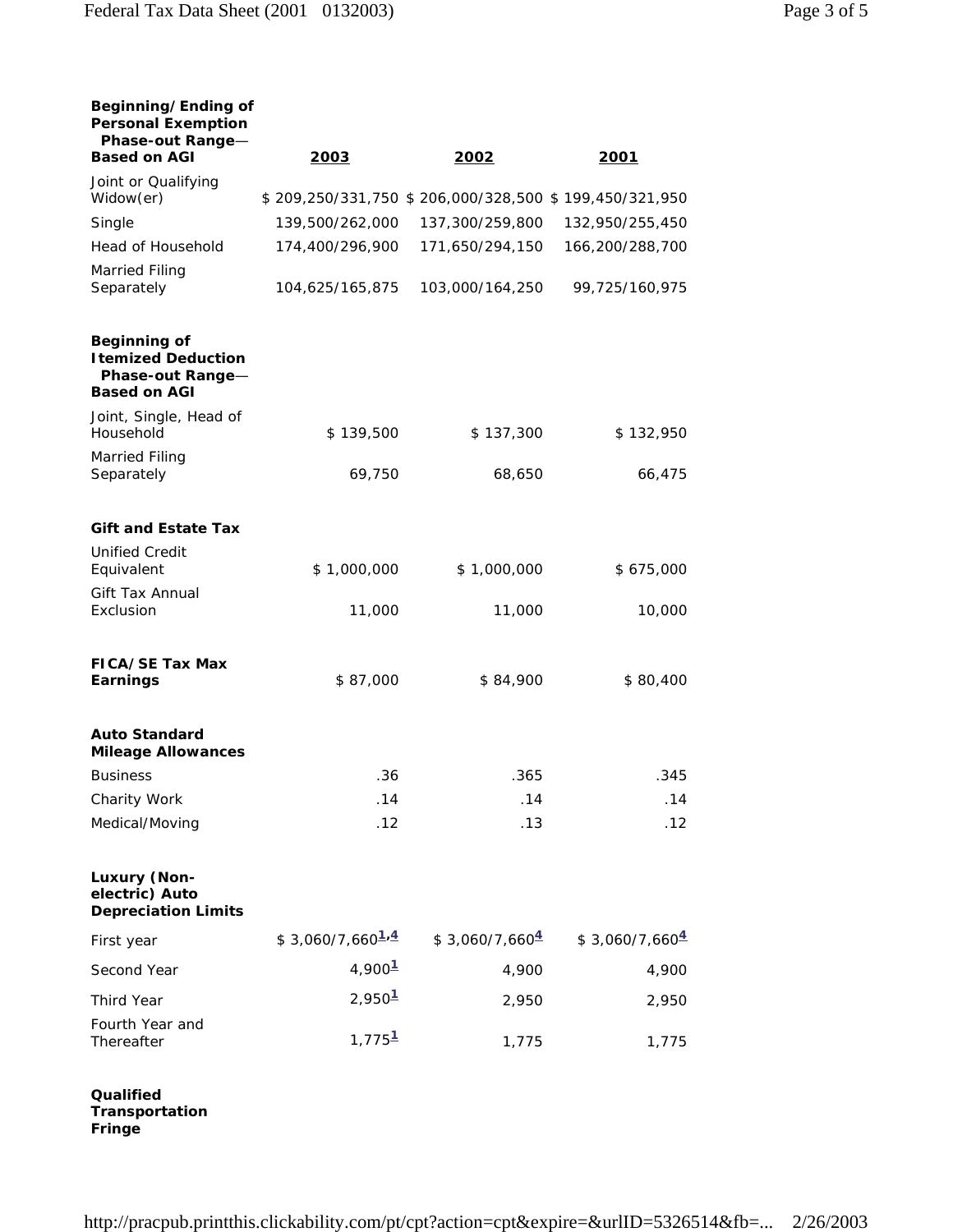| <b>Vehicle/Transit Pass</b><br>Limit                                                     | \$100             | \$100             | \$65      |
|------------------------------------------------------------------------------------------|-------------------|-------------------|-----------|
| Qualified Parking Limit                                                                  | 190               | 185               | 180       |
| <b>Max Deductible 401</b><br>$(k)$ and $403(b)$<br>Employee<br>Contribution <sup>5</sup> | \$12,000/\$14,000 | \$11,000/\$12,000 | \$10,500  |
| Self-employed<br><b>Health Insurance</b><br>Deduction                                    | 100%              | 70%               | 60%       |
| Section 179<br>Deduction                                                                 | $$25,000^2$       | \$24,000          | \$24,000  |
| <b>Earnings Ceiling for</b><br>Social Security                                           |                   |                   |           |
| Below Age 65 <sup>6</sup>                                                                | \$11,520          | \$11,280          | \$10,680  |
| Age 65 and Above                                                                         | Unlimited         | Unlimited         | Unlimited |
| <b>Estimated Tax</b><br>Payments (AGI ><br>\$150,000)                                    | 110%              | 112%              | 110%      |

**<sup>1</sup>**These are estimated amounts. The official numbers are not yet available.

<sup>2</sup> If an individual who can be claimed as a dependent on another's return has earned income, the standard deduction is the greater of \$750 or \$250 plus the earned income (but no more than the standard deduction).

**<sup>3</sup>**For 2001, most taxpayers' lowest tax bracket is 15%. However, dependents may use the 10% bracket (up to \$6,000 of income) on their 2001 returns because they didn't benefit from an advance payment check or rate reduction credit.

<sup>4</sup> New (but not used) vehicles acquired after 9/10/01 and before 9/11/04 (and not subject to a written binding contract for acquisition in effect prior to 9/11/01) qualify for the higher luxury automobile depreciation limit in the year placed in service, if placed in service by 1/1/05.

**<sup>5</sup>** Limit will be different for certain employees because of the discrimination rules, % of salary limitations, etc. In addition, the higher of the two limits in 2002 and 2003 applies only to those age 50 or older.

**<sup>6</sup>** In the year a person reaches full retirement age (which is currently age 65), \$1 in benefits is deducted for each \$3 earned above the now repealed age 65–69 earnings limit (which is \$30,720 in 2003). However, only earnings before the month in which full retirement age is reached are considered. Thus, for example, someone who earned \$33,720 in January through July 2003, before turning age 65 in August 2003, would lose \$1,000 in benefits for 2003.

**<sup>7</sup>** For taxpayers placing Qualified New York Liberty Zone (QNYLZ) property into service, the Section 179